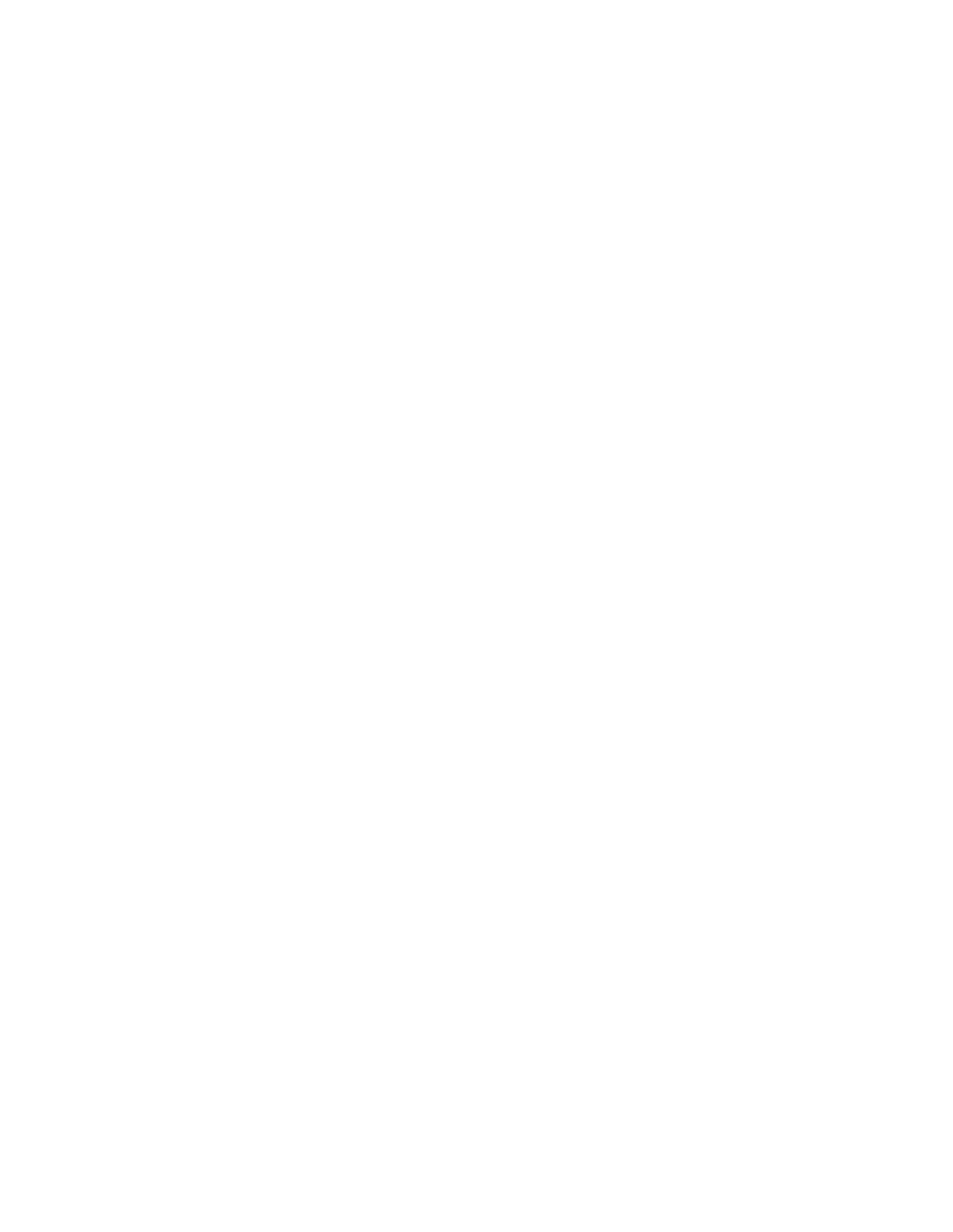## **What Caused The Iron Age?**

This paper explores the proximate cause of the Iron Age. Why did nations of the Eastern Mediterranean switch from bronze to ferrous metals between 1200 and 1000 BC, while Egypt did not commonly use ferrous metals for utilitarian purposes until 600 BC?

To answer that question, it is first necessary to define why 1200 to 1000 BC in the Near East is considered the transition from Bronze Age to Iron Age. Paradoxically, it is not the smelting of iron that distinguishes the Bronze Age from the Iron Age. At least one Mesopotamian smelted iron artifact (distinguished from meteoric iron by its lack of nickel) dates from 5000 BC. Increasing numbers of smelted iron objects appear in Mesopotamia, Anatolia, and Egypt between 3000 and 2000 BC, including a circa 2800 BC iron sword from Tell Asmar. But iron in the Early Bronze Age was rare and expensive. At the end of the third millennium, iron appears to have been five times as expensive as gold. The weapons and tools made of iron are ceremonial in nature, and the other uses of iron are ornamental.<sup>1</sup>

<sup>1</sup> Jane C. Waldbaum, *From Bronze to Iron: The Transition from the Bronze Age to the Iron Age in the Eastern Mediterranean*, (Göteborg, Sweden: Paul Aströms Förlag, 1978), 15; Jane C. Waldbaum, "The First Archaeological Appearance of Iron," in *The Coming of the Age of Iron*, ed. Theodore A. Wertime and James D. Mulhy, (New Haven, Conn.: Yale University Press, 1980), 70-74; Herbert Maryon, "Early Near Eastern Steel Swords," *American Journal of Archaeology,* 65:173. See R. J. Forbes, *Studies in Ancient Technology*, (Leiden: E.J. Brill, 1964), 9:253, for the value of iron at the end of the third millennium.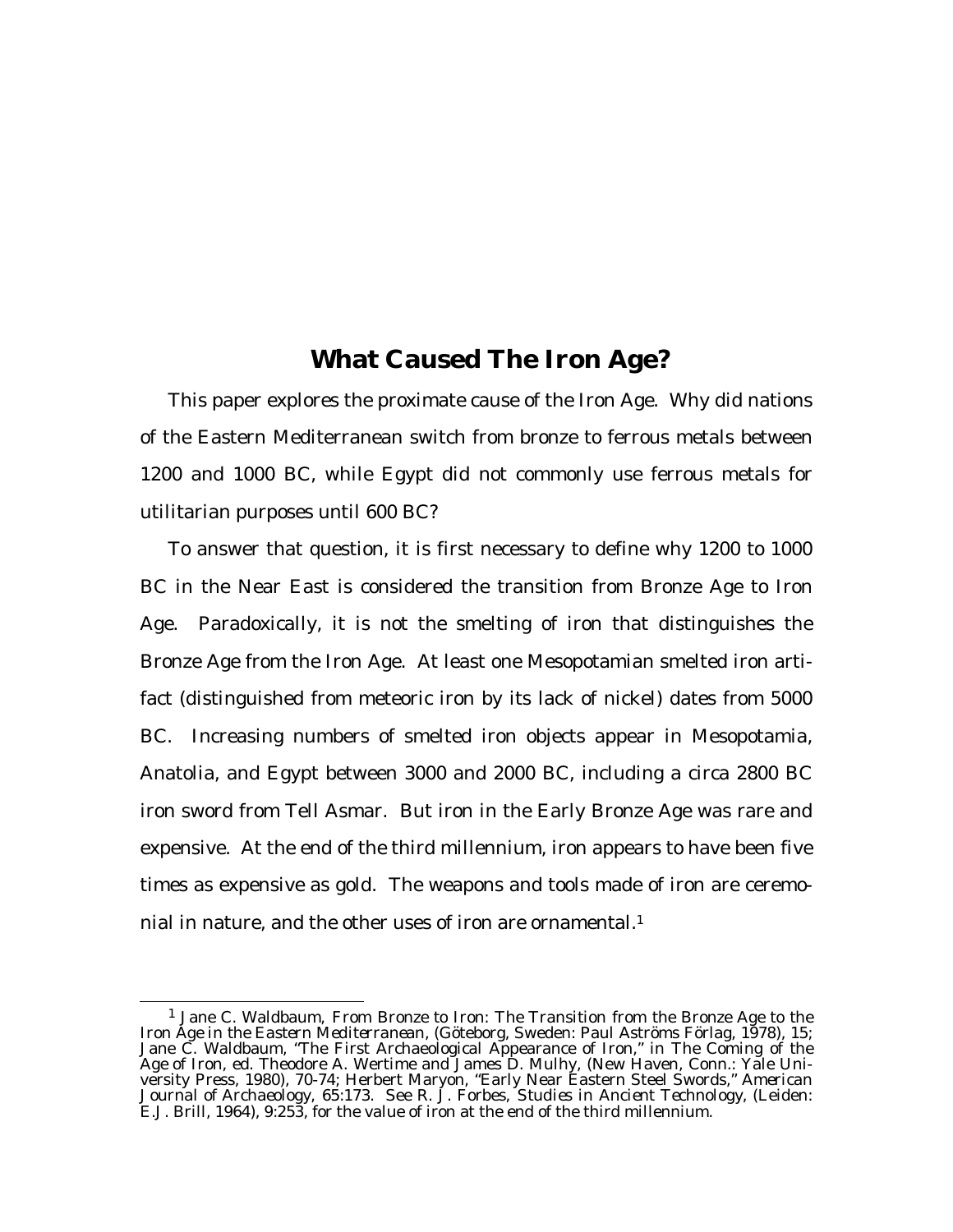From 2000 to 1600 BC, the Middle Bronze Age, references to iron appear in literature with some frequency, but it remained a ceremonial or ornamental metal. At least one Old Assyrian text records that iron was eight times more valuable than gold. Only in the late Bronze Age, from 1600 to 1200 BC, does iron start to become a working metal in some regions — and even then, bronze remains the dominant metal for weapons and tools.<sup>2</sup> Iron was valuable enough that Hattusilis III attempted to appease another ruler (believed to be Assyria's Shalmaneser III) in the thirteenth century BC with the gift of an iron dagger blade.<sup>3</sup>

Why was iron so valuable? While it is impossible to know for sure, many scholars believe that early iron production was not intentional, but a byproduct of smelting other metals. Forbes points out that the Nubian gold gravels from which Egyptians obtained gold dust were rich in magnetite sand. While not as dense as gold, magnetite is considerably denser than other common sand minerals, and is often found with gold. Forbes believes that when the Egyptians melted gold, at least some magnetite ended up in the crucible, producing small quantities of iron between the gold and the slag.4 One objection to this theory is that iron is 50% soluble in gold at gold's melting point, and therefore little iron would be present separate from the gold itself.<sup>5</sup>

 $2$  Waldbaum, "The First Archaeological Appearance of Iron,"  $75-77$ .

<sup>3</sup> Forbes, *Studies in Ancient Technology*, 9:253-255; Waldbaum, "The First Archaeological Appearance of Iron,"80; Maryon, 65:173.

<sup>4</sup> Forbes, *Studies in Ancient Technology*, 9:200-201; Jim Martin, *Recreational Gold Prospecting*, (Burbank, Cal.: Darwin Publications, 1983), 18-19. In the personal experience of this author, panning for magnetite is *far* easier than panning for gold; this theory has at least a surface plausibility.

<sup>&</sup>lt;sup>5</sup> Theodore A. Wertime, "The Pyrotechnologic Background," in *The Coming of the Age of Iron*, ed. Theodore A. Wertime and James D. Mulhy, (New Haven, Conn.: Yale University Press, 1980), 14.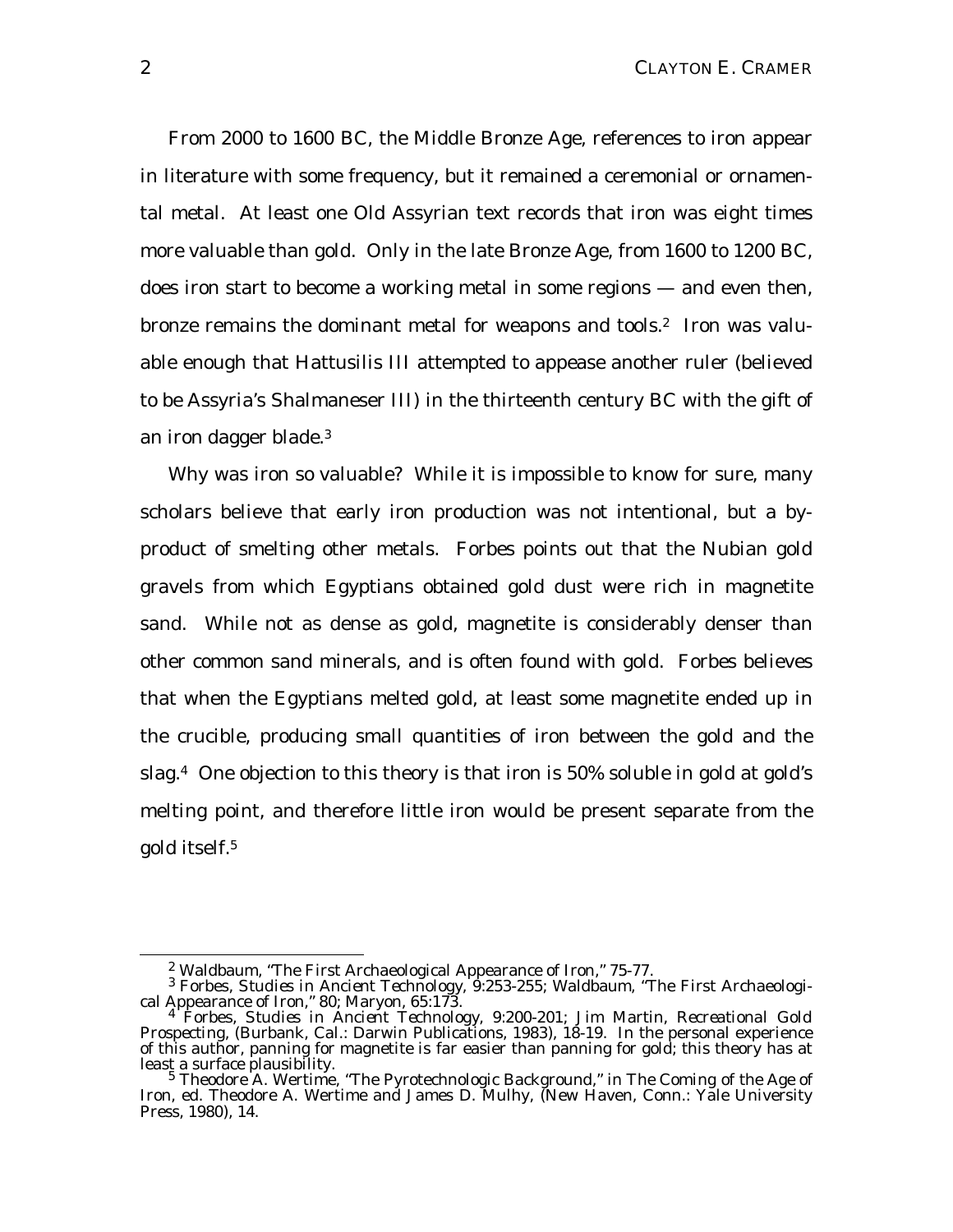An older theory postulates that ancient smelters may have mistakenly used iron ore instead of copper ore in the production of copper or bronze. The smelter, having discovered that wrought iron was inferior to bronze because it would not hold an edge, saw no reason to intentionally smelt iron.6 One very serious problem with this explanation is that iron remained more valuable than gold throughout the Bronze Age. Iron ores were relatively abundant. The quantity of iron produced by such a smelting mistake, and the absence of the desired metal, would have suggested the ore was the source. It seems unlikely that a smelter would not repeat such a "mistake" if the result was a metal as valuable as iron.

In the 1960s, another theory of iron as copper smelting accident came out of experimental archaeology conducted by Theodore Wertime and Cyril Stanley Smith. Based on archaeological evidence, as well as traditional Near Eastern smelting practices, Wertime and Smith demonstrated that the iron ores sometimes used as flux for copper smelting can be reduced to sponge iron as part of the copper smelting process.7 This model explains why the Bronze Age produced iron, but only in very small quantities. Smelters used a variety of materials as fluxes. Depending on the temperature, the amount of oxygen present, the iron content (if any) of a particular flux, and the quantity of flux used, the production of sponge iron would have seemed a completely random event. Thus, the smelter would be unable to reliably repeat the process that had accidentally produced iron.

Since production of iron precedes the Iron Age by several millennia, when does the Iron Age begin, in the sense that it identifies the importance of iron to a culture? Waldbaum suggests the beginning was "when iron ceased to be

l

<sup>6</sup> Forbes, *Studies in Ancient Technology*, 9:215-216.

<sup>&</sup>lt;sup>7</sup> Wertime, "The Pyrotechnologic Background," 13-17.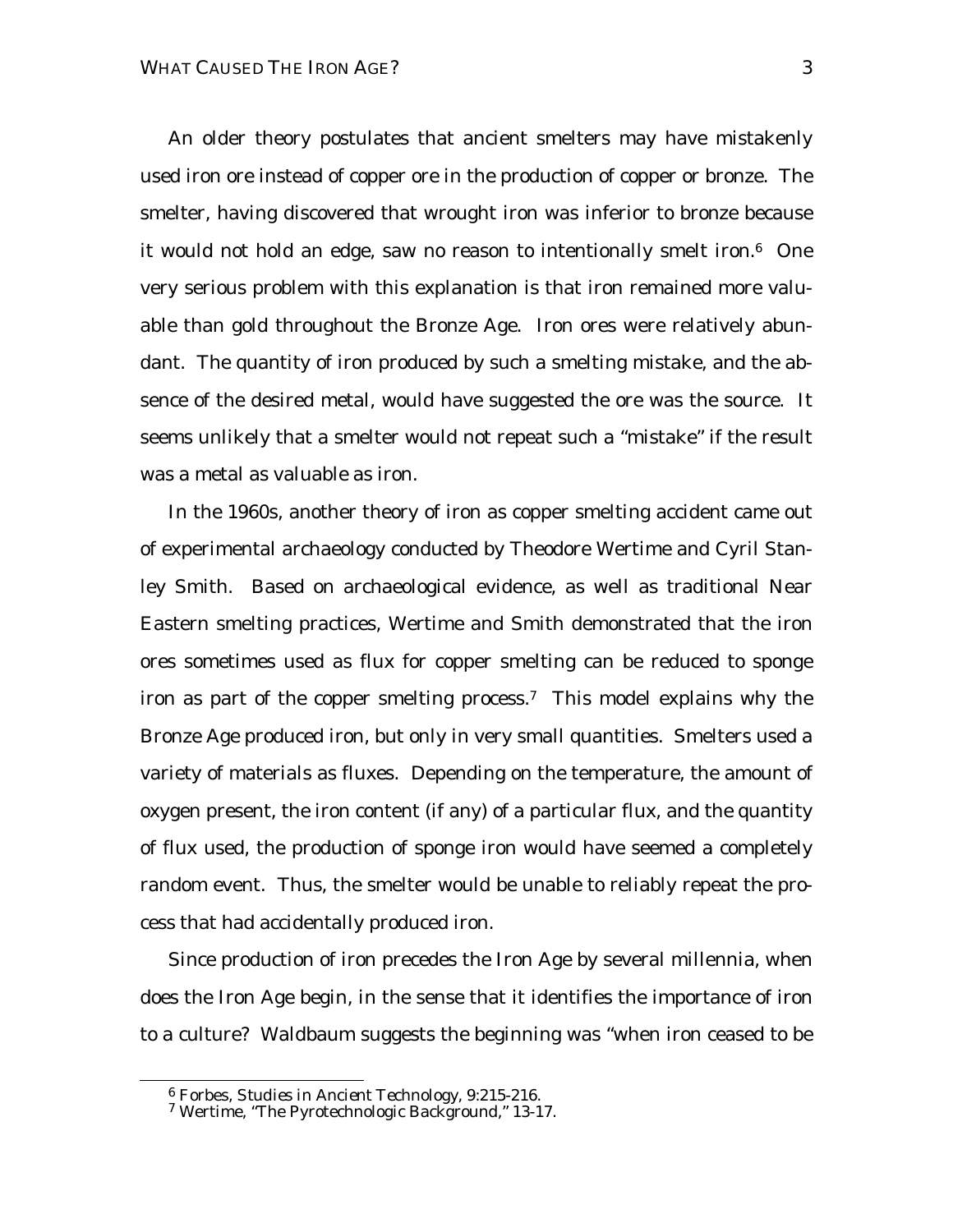considered precious and was finally accepted as the predominant material for making tools and weapons... ."<sup>8</sup> But such a definition requires the drawing of conclusions concerning ancient notions of "precious."

A more quantifiable definition distinguishes three stages of iron development. In the first stage, a society uses iron for ornamental purposes, or for ceremonial tools and weapons — not for working use. In the second stage, the society uses iron for utilitarian purposes, but bronze still predominates. In the third stage, the society uses iron more commonly than bronze as a working metal.<sup>9</sup> This definition is somewhat more useful, because it distinguishes the first stage (which is still in the Bronze Age) from the second and third stages. This determination can be made by examining the number of iron and bronze implements archaeologists find associated with each period and culture.

But this still doesn't explain *why* iron replaced bronze. Iron is *not* superior to bronze for tools. Wrought iron, the form first encountered by Near Eastern smelters, is roughly equivalent in hardness to annealed 10% tin bronze, and inferior to *all* cold-worked tin bronzes. It is only when carbon dissolves into the iron (carburization) and the artisan quenches the resulting steel that ferrous metals have a definite hardness advantage over bronze.<sup>10</sup>

The development of steel, of course, made iron production essential. Indeed, 1200 BC is a commonly accepted date not only for the start of the Iron Age, but also for the discovery of carburization of iron. While the location of this discovery remains uncertain, it appears that in the Hittite kingdom, a

 $8 \text{ Waldbaum}$ , "The First Archaeological Appearance of Iron," 82.

<sup>9</sup> Anthony M. Snodgrass, "Iron and Early Metallurgy in the Mediterranean," in *The Coming of the Age of Iron*, ed. Theodore A. Wertime and James D. Mulhy, (New Haven, Conn.: Yale University Press, 1980), 336-337.

<sup>10</sup> Waldbaum, *From Bronze to Iron,* 68; Tamara S. Wheeler and Robert Maddin, "Metallurgy and Ancient Man," in *The Coming of the Age of Iron*, ed. Theodore A. Wertime and James D. Mulhy, (New Haven, Conn.: Yale University Press, 1980), 116.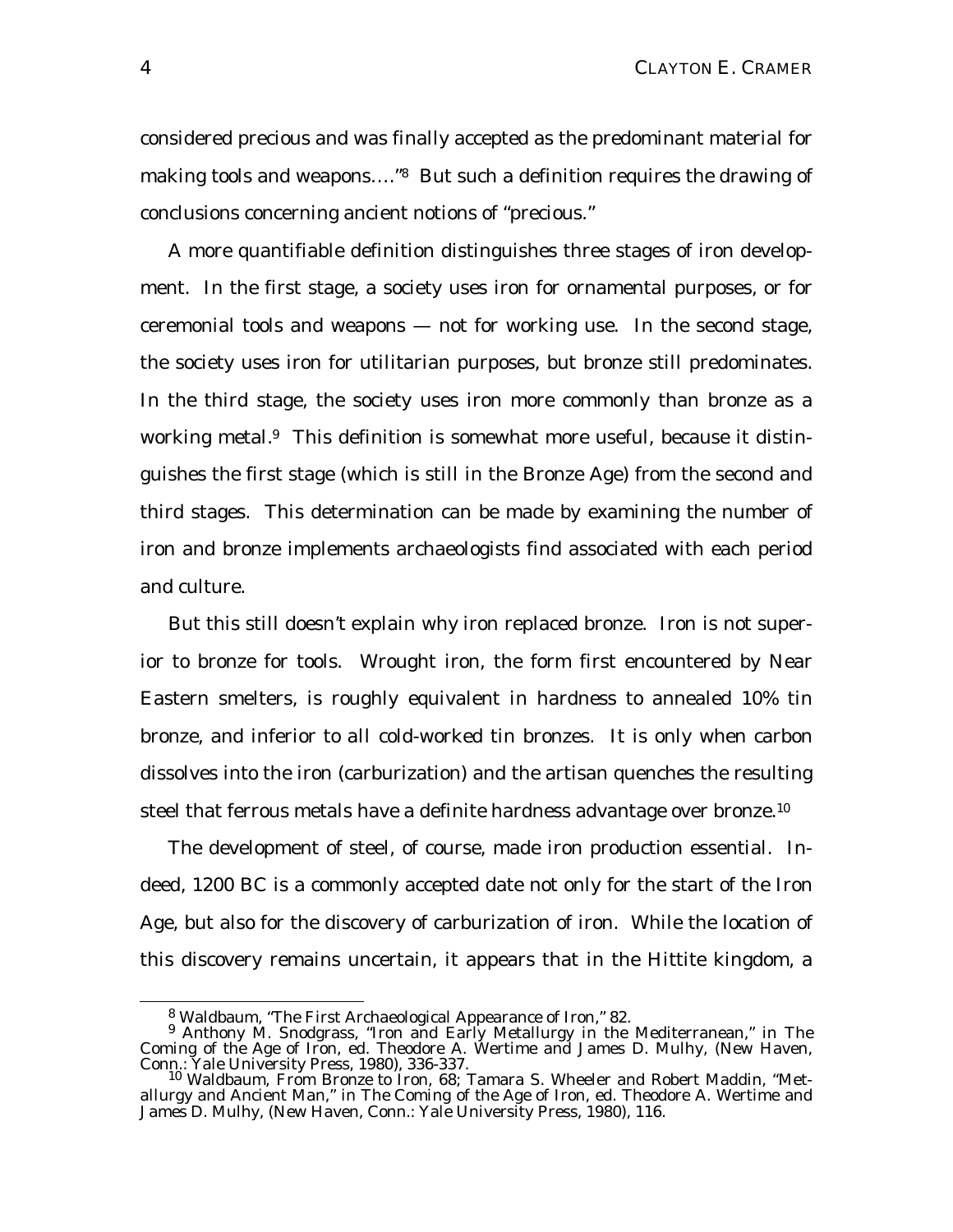blacksmith discovered how to make steel by heating iron in contact with carbon.11 But the production of steel was probably quite random at first. Throughout the eastern Mediterranean area in the first two centuries of the Iron Age, iron weapons appear alongside bronze weapons, with no evidence that iron provided any military advantage over bronze weapons.<sup>12</sup>

The discovery of carburization was apparently an accident, and the discoverer probably did not know how he did it the first time. Indeed, until the eighteenth century AD, the conversion of iron to steel was misunderstood as removing some impurity from iron  $-$  not adding carbon to it.<sup>13</sup> Ferrous artifacts become more common after 1200 BC, but they do not replace bronze immediately, and as will be seen later in this paper, ferrous metals replace bronze first in tools, then in weaponry.

The discovery of carburization was almost certainly an accident, as was quenching of steel, since neither is a component of bronze working. Such an accident suggests that artisans worked iron for utilitarian purposes. Who would have noticed how well a piece of iron jewelry kept an edge? This argues that steel was a serendipitous discovery when iron had crossed the line from ornament to utility metal.

Another model to explain the start of the Iron Age asserts that the Hittites discovered carburization around 1400 BC, and maintained a monopoly on the new technology for 200 years. This model explains the start of the Iron Age as the result of technology diffusion after the collapse of the Hittite nation in the twelfth century BC. According to this diffusion theory, Hittite

<sup>11</sup> James D. Muhly, "The Bronze Age Setting," in *The Coming of the Age of Iron*, ed. Theodore A. Wertime and James D. Mulhy, (New Haven, Conn.: Yale University Press, 1980), 50-52; Forbes, *Studies in Ancient Technology*, 9:209, 217, suggests a date as early as 1400 BC for the discovery of carburization.

<sup>&</sup>lt;sup>12</sup> Waldbaum, "The First Archaeological Appearance of Iron," 84-85.

<sup>13</sup> R. J. Forbes, *Man the Maker: A History of Technology and Engineering*, (New York: Abelard-Schuman, 1958), 202-203; Mulhy, 52.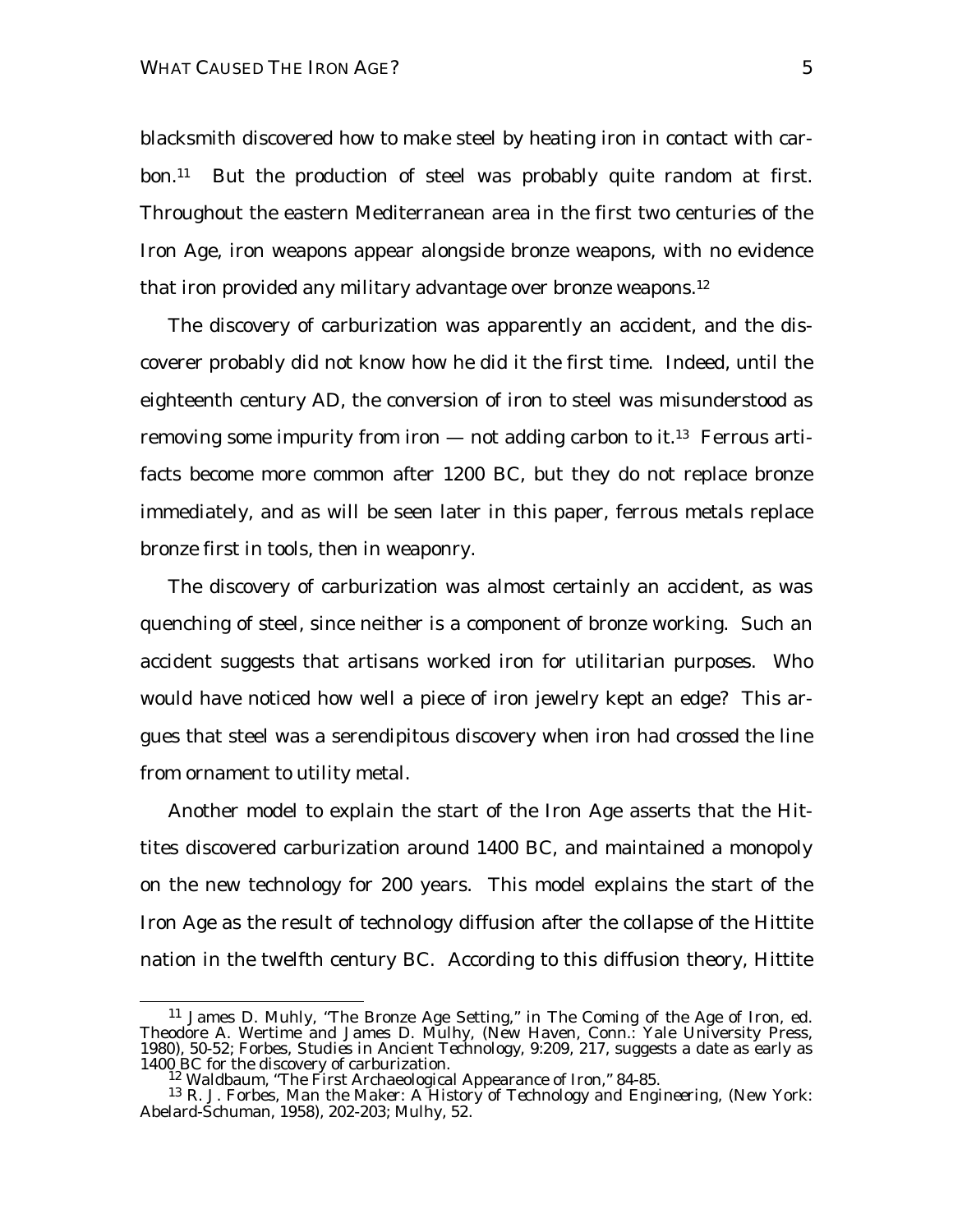collapse scattered the secrets of smelting and carburization throughout the eastern Mediterranean as craftsmen moved out of Asia Minor.<sup>14</sup>

But the Hittites made little military use of iron, suggesting that if they had mastered the art of making steel, they did not see it providing them an advantage over their neighbors. Especially because iron ores are plentiful, if the Hittites were the source of this new technology, it is strange that they made so little use of it. Furthermore, as the graphs later in this paper show, iron's rise in prominence in the two centuries after the Hittite collapse was slow, suggesting an evolutionary change — not a sudden breakthrough.<sup>15</sup> This argues against Hittite diffusion as the proximate cause of the Iron Age.

A more plausible explanation for the Iron Age is a shortage of bronze. This theory argues that a bronze shortage gripped the eastern Mediterranean in the eleventh and tenth centuries BC.16 The evidence for this bronze shortage is that existing items of bronze were remelted and reused.<sup>17</sup> Indeed, after 900 BC, when the Greeks were already making wide use of the new technology of steel, bronze suddenly made a comeback for weapons and jewelry.<sup>18</sup>

What caused the bronze shortage? Bronze is usually made of copper and tin. At first glance, a *copper* shortage does not seem a plausible reason. Unlike tin ores, which are quite rare, copper ores are common throughout the

<sup>14</sup> Forbes, *Studies in Ancient Technology*, 9:217.

<sup>15</sup> Waldbaum, *From Bronze to Iron*, 67-68; Waldbaum, "The First Archaeological Appearance of Iron," 81-83; O. R. Gurney, *The Hittites*, 2nd ed., (Baltimore: Penguin Books, 1954), 82-84; J. G. Macqueen, *The Hittites and Their Contemporaries in Asia Minor*, (Southampton: Thames & Hudson, 1975), 51; R. J. Forbes, *Studies in Ancient Technology*, 9:253-255; Forbes, *Man the Maker,* 55-56.

From some of the popular accounts of Hittites and iron, the reader envisions a blacksmith running through the streets with a cherry-red iron sword, shouting the Hittite equivalent of "Eureka!"

<sup>&</sup>lt;sup>16</sup> Snodgrass, 348-349; Waldbaum, "The First Archaeological Appearance of Iron," 82-83. <sup>17</sup> Forbes, *Studies in Ancient Technology*, 9:255.

<sup>18</sup> Waldbaum, *From Bronze to Iron,* 70-71.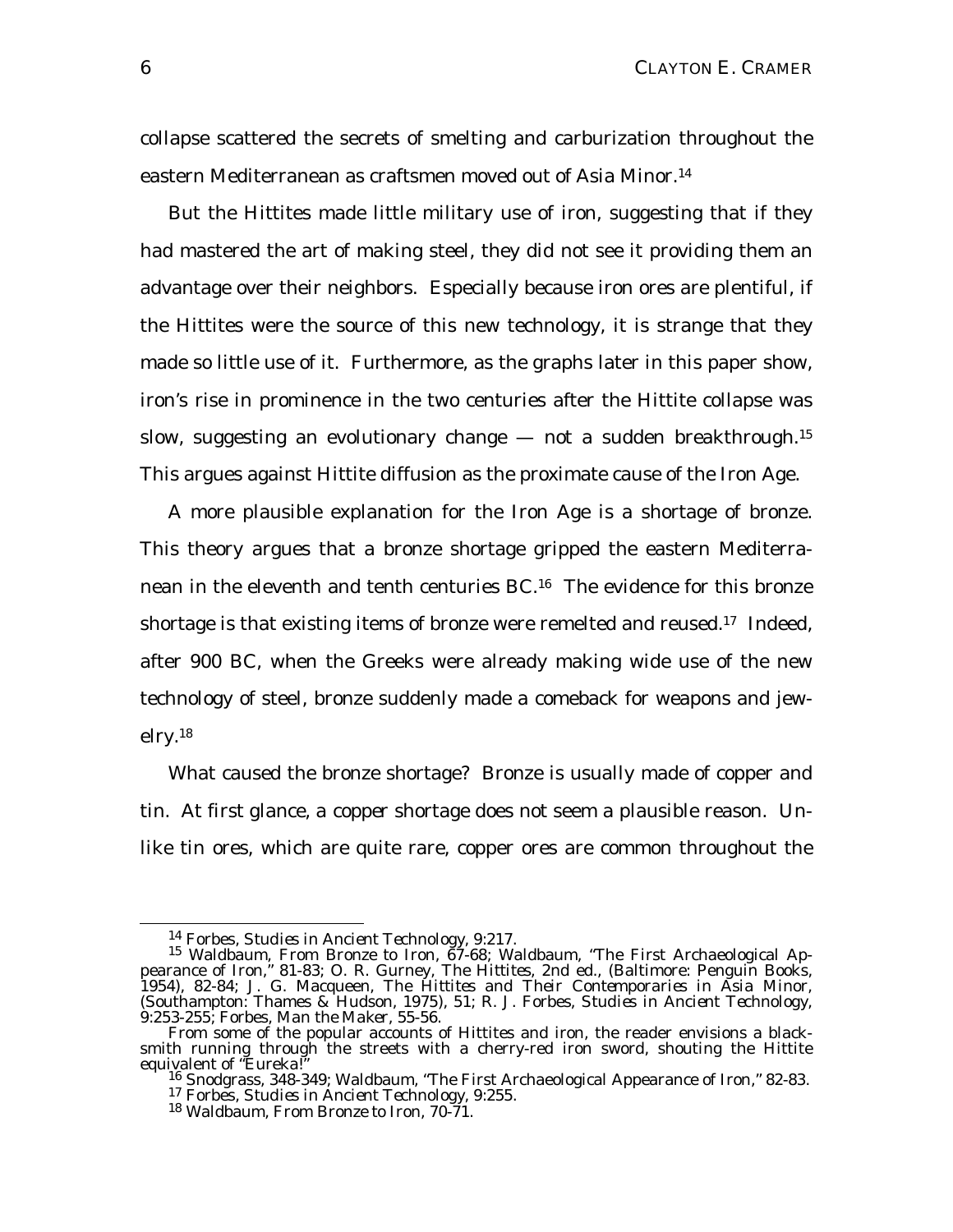Eastern Mediterranean. But Cyprus was the big producer of copper in the Late Bronze Age, dwarfing all local sources. One can credibly hypothesize that a disruption of the Cypriot copper trade would reduce the supply, and thus dramatically raise the price of *all* Eastern Mediterranean copper, from whatever source.<sup>19</sup> As evidence for this disruption, at roughly the time that Thrako-Phrygians were destroying the Hittite Empire, something or someone seems to have seriously damaged Cyprus' copper exporting capacity:

[S]everal of the copper working sites… were destroyed between the mid-12th and early 11th centuries and not extensively resettled — the local copper industries presumably being ruined as well.<sup>20</sup>

Cyprus appears to have stopped exporting copper (at least for a while) after 1200 BC – at the traditional opening of the Iron Age.<sup>21</sup> If interruption of Cypriot copper exports caused the Iron Age, one would expect Cyprus to lag behind its copper customers in the transition from bronze to iron because it would not have needed to use iron. But Cyprus entered the Iron Age at the same time as the rest of the Eastern Mediterranean. In addition, in the late thirteenth and twelfth centuries BC, evidence appears that Cyprus was also beginning to recycle bronze. This suggests that tin, not copper, was the limiting factor in producing bronze.<sup>22</sup>

A tin shortage is the more plausible explanation for the bronze shortage. The Hittite Empire was only one of the nations destroyed by the Thrako-Phrygian invaders, or by peoples that they set in motion. All evidence suggests that the tin used in making bronze came from outside the Near East, apparently through (but not *from*) Iran. It would not be a surprise if political

<sup>19</sup> Muhly, 40-45.

<sup>20</sup> Waldbaum, *From Bronze to Iron,* 65.

<sup>21</sup> Waldbaum, *From Bronze to Iron,* 61, 65.

<sup>22</sup> Waldbaum, *From Bronze to Iron*, 72.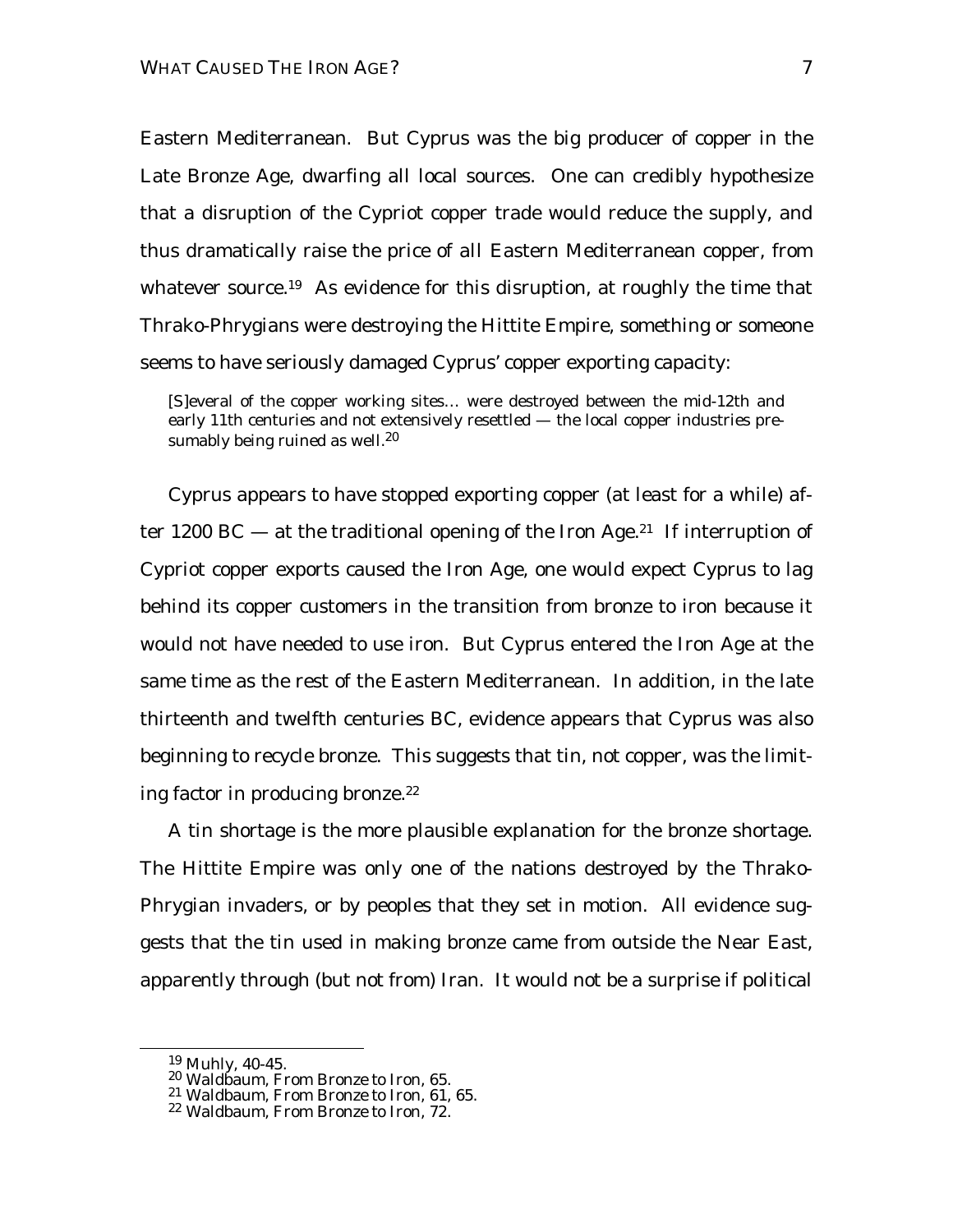disruption destroyed existing tin trade routes and relationships to the detriment of bronze-making.<sup>23</sup>

What statistical evidence exists to tease out the underlying causes of the transition from bronze to iron? At first glance, this would seem like an unpromising direction for a student's paper to take, but Jane Waldbaum's *From Bronze To Iron* provides enough data to engage in meaningful analysis. For each region of the Eastern Mediterranean, Waldbaum tabulated twelfth through tenth century BC artifactual finds by metal, category, and by century.

The criticism may be validly raised that the regions Waldbaum tabulated do not correspond precisely to identifiable nations — for example, Anatolia includes a number of different cultures. But because the goal of this paper is to look for evidence as to whether the transition reflected regional or local changes, this combining of cultural units is not necessarily a serious handicap.

Bronze and ferrous metals are almost exclusively the metals for the "weapons and armor" category. The same is true for tools. Because the goal is to understand the bronze to ferrous transition, this paper will examine only these metals, and only these two categories in Waldbaum's data. The analytic method employed will be to examine what percentage of artifacts in these two categories are bronze, and what percentage are ferrous metals, $24$ and how these percentages change over the course of the three centuries that mark the beginning of the Iron Age.

<sup>&</sup>lt;sup>23</sup> Waldbaum, "The First Archaeological Appearance of Iron," 82-83; Muhly, 30-38.

 $24$  Unfortunately, Waldbaum was unable to obtain enough information to provide any more detailed breakdown of the ferrous metals based on carbon content.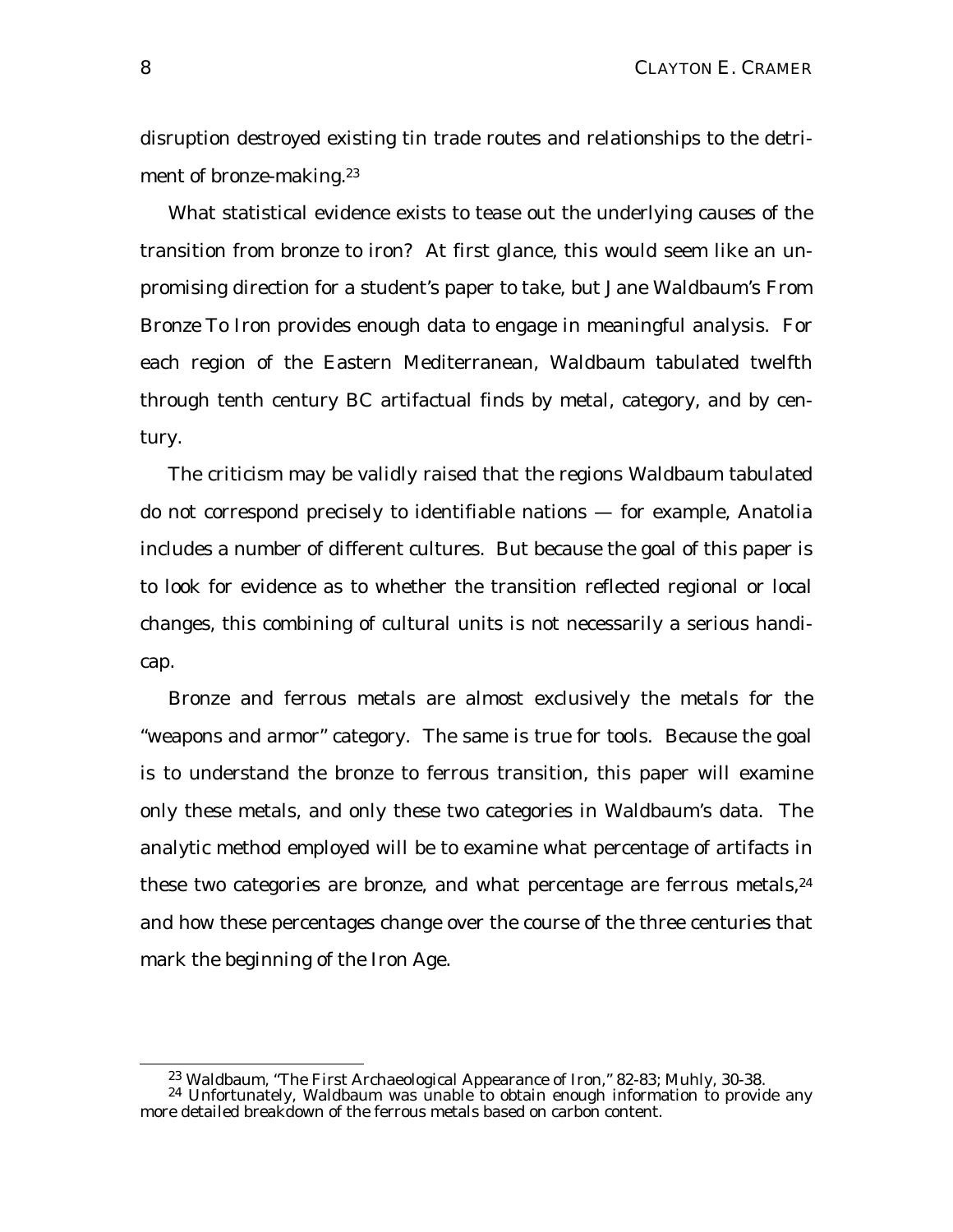Cliometric analysis, like any other form of historical analysis, is only as meaningful as the data that goes into it. But computer-generated data seems to cause suspension of critical faculties in many people. It is therefore important, before analyzing the data, to understand its limitations.

Not surprisingly, many of the excavated artifacts come from tombs.25 This creates problems of how meaningful this data is concerning real life artifacts. Grave goods are sometimes less functional than their real world equivalents (as in many Egyptian tomb items of symbolic purpose). Sometimes grave goods are more expensive than their ordinary counterparts, reflecting the high status of the deceased. This may influence the relative ratios of bronze to ferrous metals among the artifacts — and it is difficult to guess which way this may bias the data.

There are also some region-specific problems with this data. There are almost no Egyptian iron artifacts from the twelfth and tenth centuries, and the eleventh century iron artifacts come from a single royal tomb. The recovered Anatolian iron artifacts are so rare that Waldbaum is reluctant to draw any conclusions from a statistical analysis of the data. The Aegean Islands data is excluded from analysis in this paper because so few items in the categories "tools" and "weapons and armor", of either metal, appear.<sup>26</sup> There is no shortage of Syrian artifacts, but here the problem is that the "only North Syrian site with relevant material datable to the 12th to 10th centuries is Hama."<sup>27</sup> For those regions for which enough data is present, however, it provides some intriguing clues about the transition from bronze to ferrous metals.

<sup>25</sup> Waldbaum, *From Bronze to Iron*, 41, 49, 56.

<sup>26</sup> Waldbaum, *From Bronze to Iron*, 53, 56.

<sup>27</sup> Waldbaum, *From Bronze to Iron*, 27.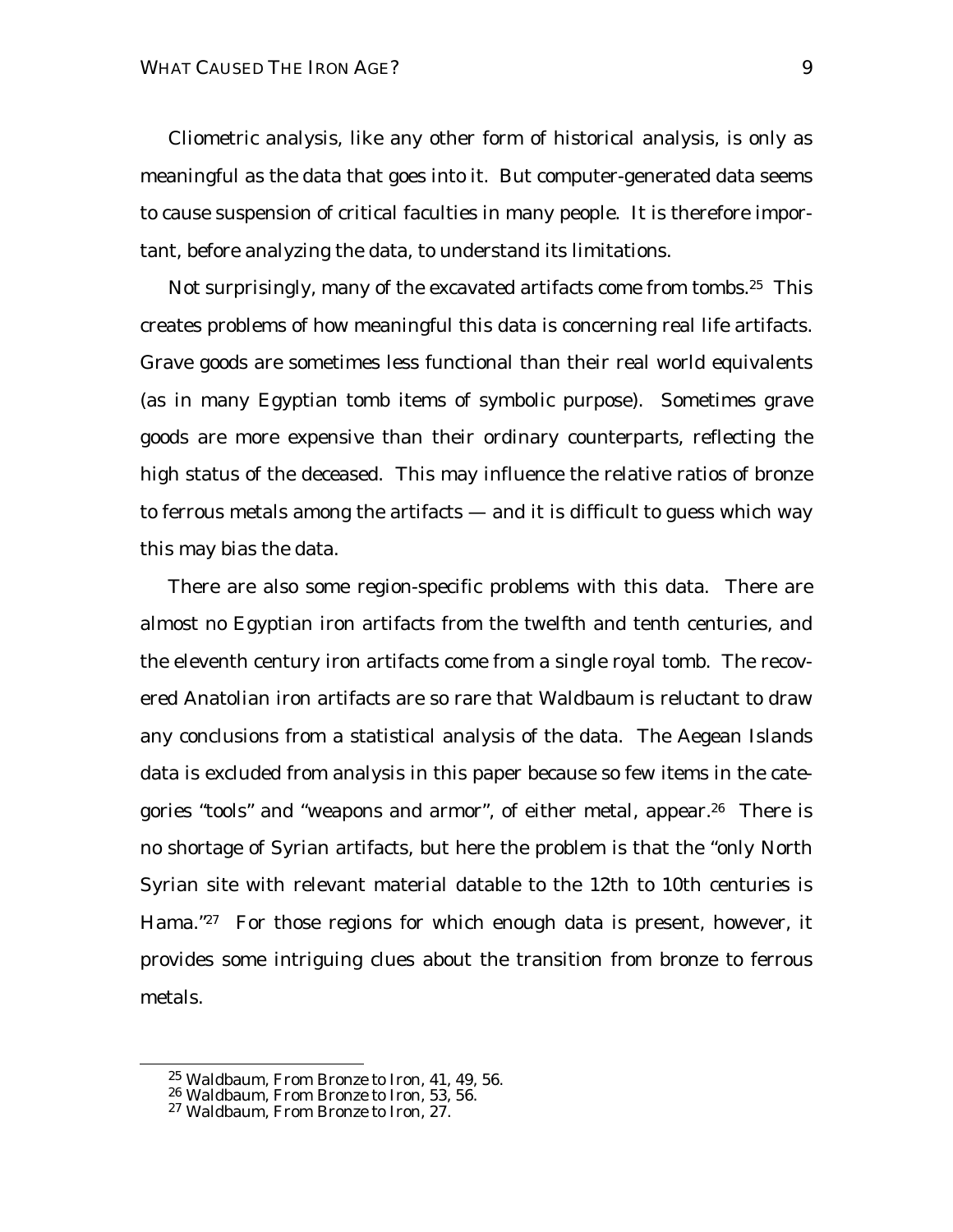For each of these regions, in spite of cultural, political, and geographical differences, the bronze to ferrous metal ratios in each region change at roughly the same rate:<sup>28</sup>



While some regions switched over to iron more rapidly than others, the slope of the curves is astonishingly similar.



For tools, the rate of change is not quite so strongly correlated:

**Iron % of Tools**

<sup>28</sup> All data derived from Waldbaum, *For Bronze to Iron*, 38-58.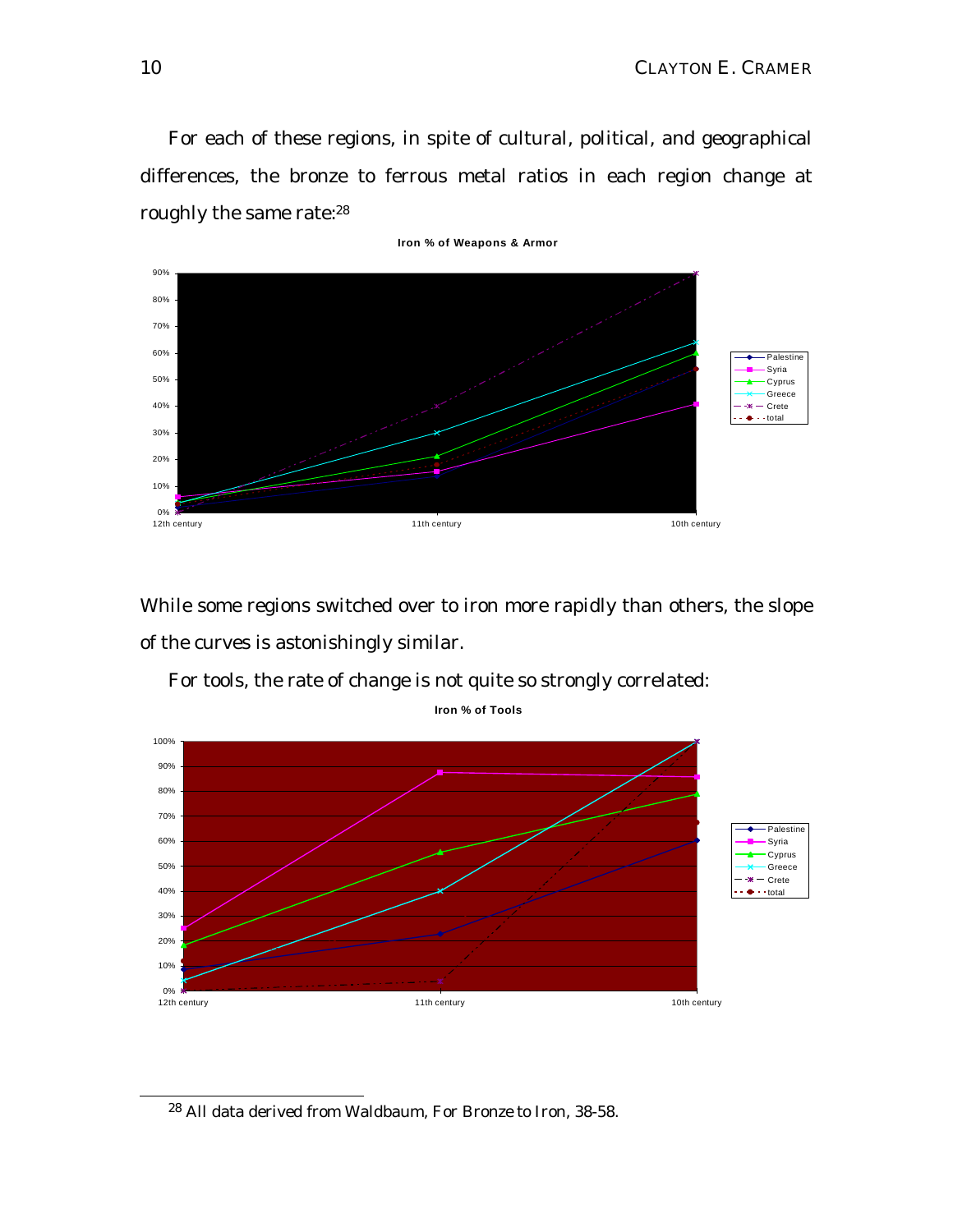Nonetheless, there are strong similarities in how Greece, Palestine, and Crete changed from bronze to iron in the use of tools. (Syria's early lead in the use of iron for tools might be nothing more than a statistical quirk caused by the limited source of Syrian artifacts, especially because no similar Syrian lead in iron armor and weapons is apparent from this data.)

It is also apparent that ferrous metals displaced bronze in tools before weapons and armor. A tool that loses its edge or bends prematurely is a nuisance; a sword that loses its edge in battle puts a warrior's life at risk. This tends to confirm the theory that iron was originally a second-best alternative to bronze, until the accidental discovery of carburization.

If the switch from bronze to iron was the result of a localized discovery or cultural change, one would expect this change to appear first in one society, followed by the others. Yet the most dramatic leader is the Syrian use of iron for tools — and even this lead over the other Eastern Mediterranean societies (except for Crete) is for no more than a century. For iron armor and weapons, the clear leader is Crete — the laggard society for iron tools.

Not only are the *percentages* of iron utilization very similar, but how rapidly each of these societies switched from bronze to iron is quite similar. This suggests similar constraints on each society encouraging the transition, which implies a regional cause for the Iron Age. This conforms to the bronze shortage theory discussed on page 6.

Whether the underlying cause was a tin shortage, or a copper shortage, it is easy to understand why Eastern Mediterranean societies first turned to iron as a cheaper, less effective alternative to bronze. After the discovery of carburization and quenching, steel was both cheaper *and* more effective than bronze.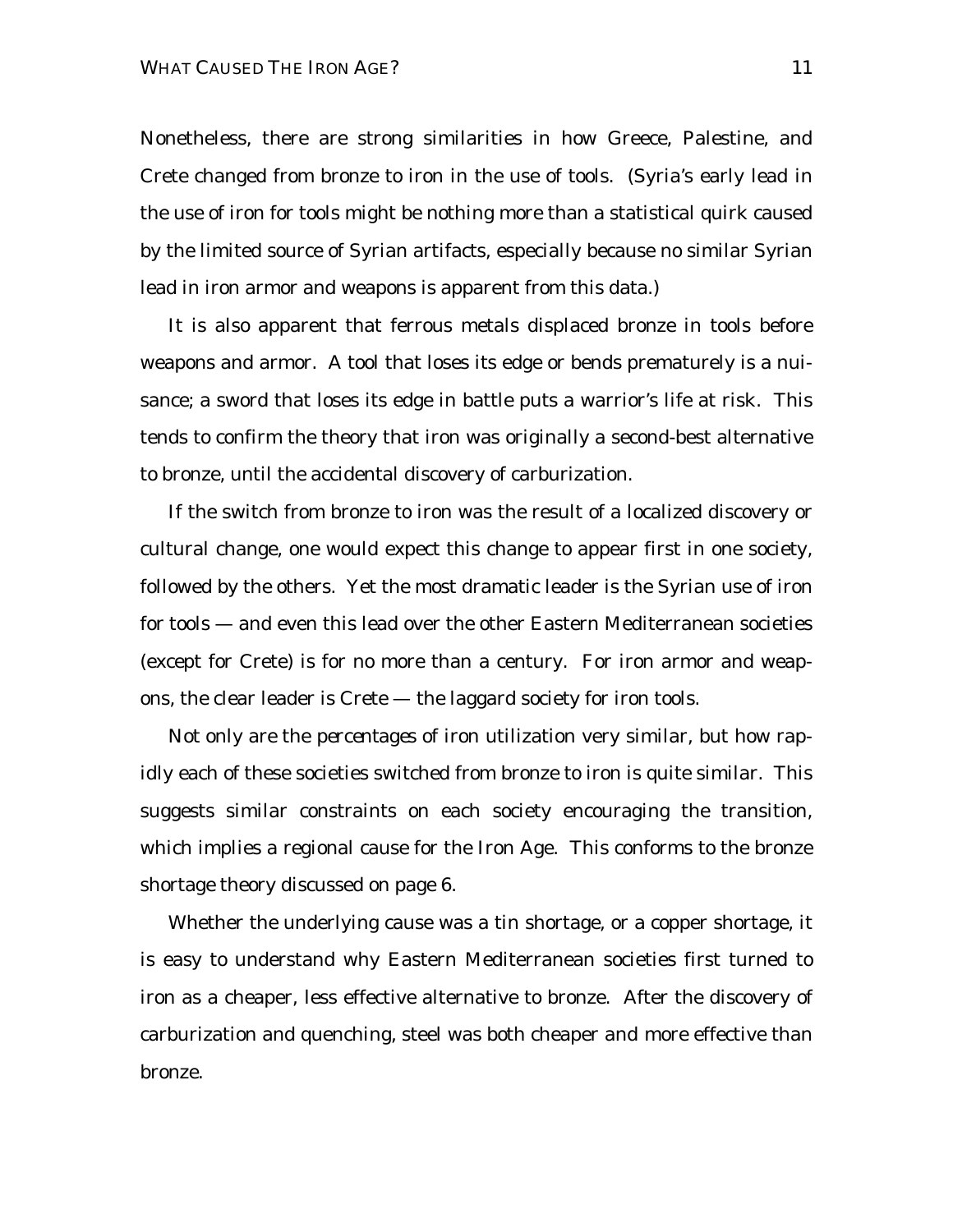Other societies, however, did not embrace iron for utilitarian purposes for centuries after the technology arrived. Egypt, for example, did not move to the widespread utilitarian stage of iron for more than 400 years after the rest of the Eastern Mediterranean. Some have argued that the reasons are purely cultural in nature:

Till then the innovation did not satisfy a *socially approved* need of Egyptian culture; long-established economic and political institutions offered a quite unconscious resistance to the use of cheap iron.<sup>29</sup>

But if a lack of social approval is the reason for the late use of iron as a utilitarian metal in Egypt, how does one explain isolated examples of utilitarian smelted iron during the Bronze Age? Perhaps a better explanation for the late large scale smelting of iron in Egypt is that the bronze shortages that afflicted the nations of the Eastern Mediterranean did not affect Egypt.

Egypt had its own sources of copper ore in the Sinai, but still bought heavily from Cyprus. While tin ore deposits are now mined in the Eastern Desert of Egypt, "it is doubtful whether these deposits were known or worked in antiquity."30 Nonetheless, because of Egypt's much more southerly location relative to the other Eastern Mediterranean nations, the tin exports from Iran to the Eastern Mediterranean disrupted by invasion around 1200 BC might have continued to Egypt without interference. With adequate supplies of bronze, Egypt would have had much less reason to experiment with the inferior metal iron — and thus, less opportunity to discover steel.

 $\overline{a}$ <sup>29</sup> V. Gordon Childe, *Social Evolution*, (Cleveland, Ohio: World Publishing, 1963), 169. While this opinion is widely held, Walther Wolf, *Die Bewaffnung Des Altägyptischen Heeres*, (Leipzig: J.C. Hinrichs'sche Buchhandlung, 1926; reprinted Leipzig: Zentralantiquariat, 1978), 44-45, points to a 12th dynasty spearpoint as the oldest example of the utilization of iron as a commodity item. However, the spearpoint in question was in a grave, so whether it represents a "commodity item" or a funerary good is certainly arguable. Wolf, 63, also asserts that 19th dynasty Egypt (ca. 1303-1200 BC) starts the development of iron swords.

<sup>30</sup> Waldbaum, *From Bronze to Iron*, 65.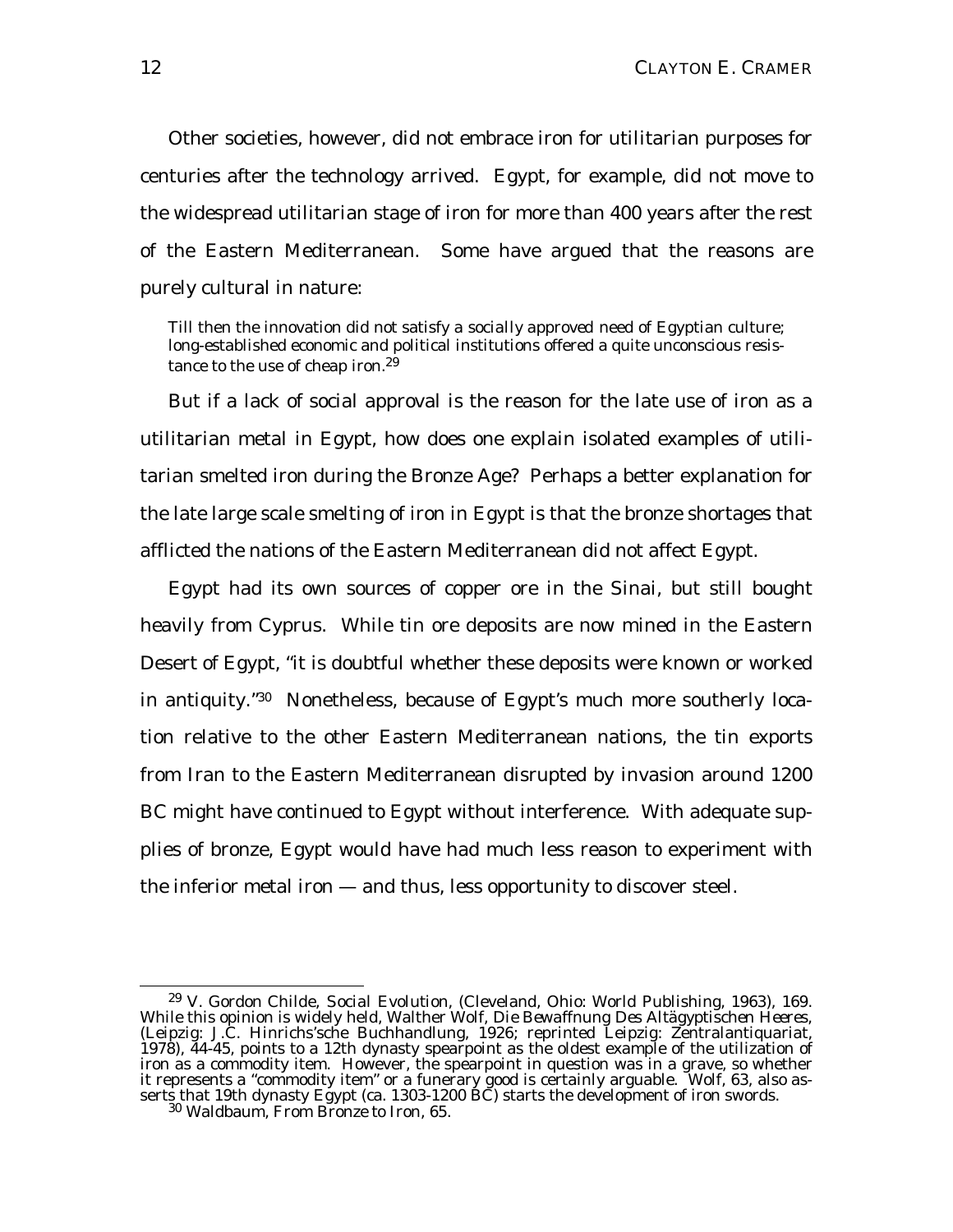In seeking explanations for technological change, it is tempting to see such change as the logical expression of chance discovery. Perhaps this is a seductive idea to twentieth century people because so many of the significant discoveries of modern times were lucky accidents: penicillin, nitroglycerin, and X-rays, to name a few. But modern Western society encourages and rewards innovation, and most people regard innovation as a generally positive influence on their lives. Modern Western society accepts that the only constant is change. It is no surprise that twentieth century man assumed, until recently, that a chance technological discovery was the proximate cause of the Iron Age.

Throughout most of human history, societies have changed very slowly, regarding change with suspicion. Such societies would have taken the dramatic change from bronze to iron only under the most pressing need. From the available evidence, this pressing need was a critical bronze shortage. A sudden disruption of the political structures that made possible long-range trade in tin apparently induced this shortage.